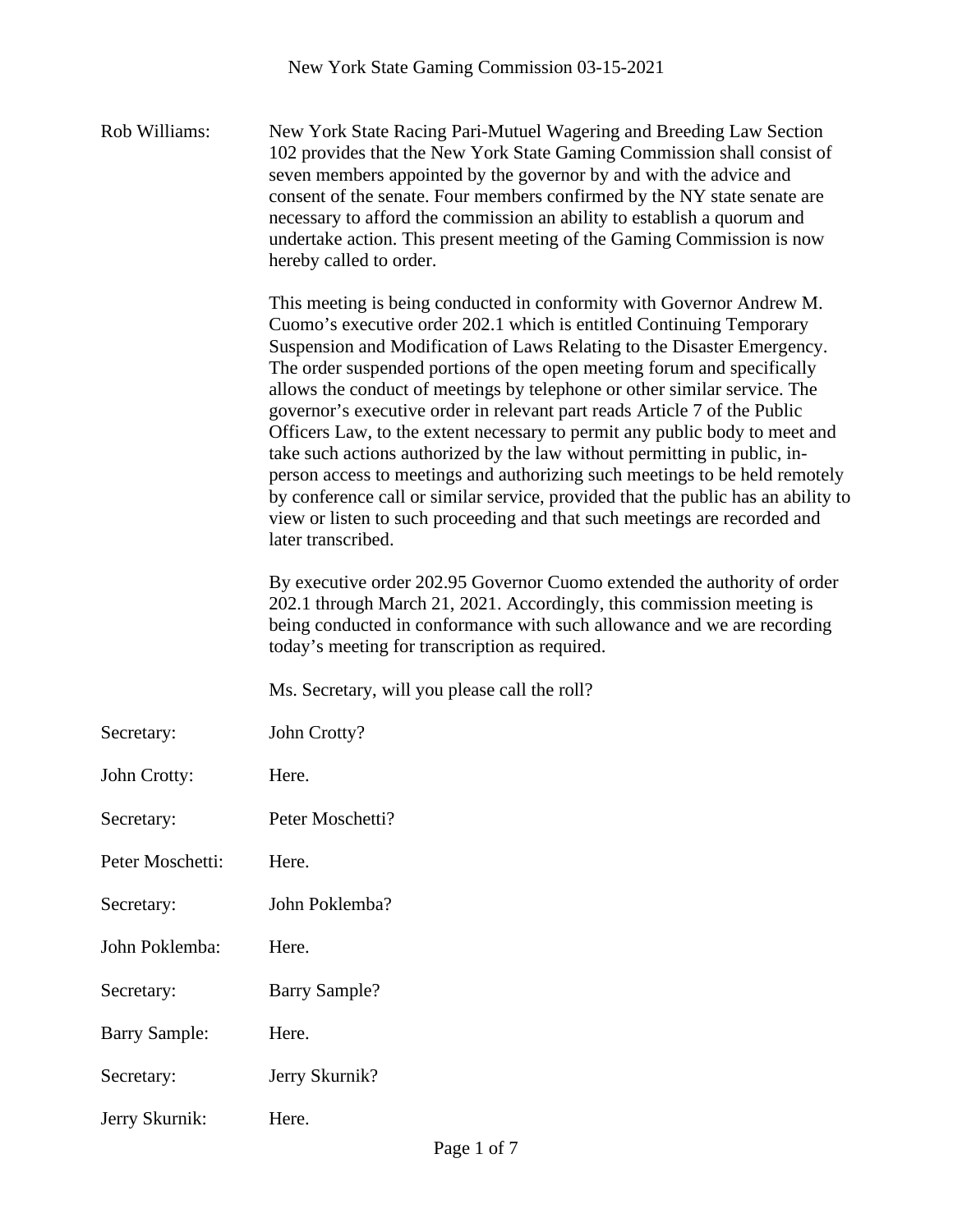| Rob Williams:             | Ms. Secretary, please have the record reflect that a quorum of qualified<br>members is present, thus enabling the transaction of business.                                                                                                                                                                                                                                                                                                                                                 |
|---------------------------|--------------------------------------------------------------------------------------------------------------------------------------------------------------------------------------------------------------------------------------------------------------------------------------------------------------------------------------------------------------------------------------------------------------------------------------------------------------------------------------------|
|                           | Chairman.                                                                                                                                                                                                                                                                                                                                                                                                                                                                                  |
| Chairman:                 | The minutes of the commission meeting conduct on January 26, 2021, has<br>been provided to the members in advance.                                                                                                                                                                                                                                                                                                                                                                         |
|                           | At this time, I'd like to ask the members if there are corrections or<br>amendments?                                                                                                                                                                                                                                                                                                                                                                                                       |
|                           | Hearing none, Ms. Secretary, please let the record reflect the minutes were<br>accepted.                                                                                                                                                                                                                                                                                                                                                                                                   |
|                           | Rulemaking. New York State Pari-Mutuel Wagering and Breeding Law<br>Section 104.19 authorizes the Commission to promulgate rules and<br>regulations that it deems necessary to carry out its responsibilities. In that<br>regard, the Commission will from time to time promulgate rules and rule<br>amendments pursuant to the State Administrative Procedure Act. Today, we<br>have two rules for adoption and one proposal for consideration. Rob, would<br>you outline the first item? |
| Rob Williams:             | For Commission consideration is adoption of a rule making to explicitly<br>enable qualified authorized organizations lawfully conducting charitable<br>gambling to accept payment for a chance by person check, credit card or<br>debit card. This change will allow organizations seeking to implement<br>contactless payment to readily do so.                                                                                                                                           |
|                           | A notice of proposed rule making was published in the December 16, 2020,<br>State Register meaning the public comment period expired on February 16.<br>No public comments were received. Staff recommends that the Commission<br>adopt this rule making.                                                                                                                                                                                                                                  |
| Chairman:                 | Commissioners, are they any questions on the adoption of rule to authorize<br>contactless payment methods for chances in charitable gaming?                                                                                                                                                                                                                                                                                                                                                |
|                           | Hearing no questions, may I have motion to adopt the rule?                                                                                                                                                                                                                                                                                                                                                                                                                                 |
| <b>Unidentified Male:</b> | So moved.                                                                                                                                                                                                                                                                                                                                                                                                                                                                                  |
| Chairman:                 | Second?                                                                                                                                                                                                                                                                                                                                                                                                                                                                                    |
| <b>Unidentified Male:</b> | Second.                                                                                                                                                                                                                                                                                                                                                                                                                                                                                    |
| Chairman:                 | Any discussion on the motion?                                                                                                                                                                                                                                                                                                                                                                                                                                                              |
|                           | Hearing none, all in favor?                                                                                                                                                                                                                                                                                                                                                                                                                                                                |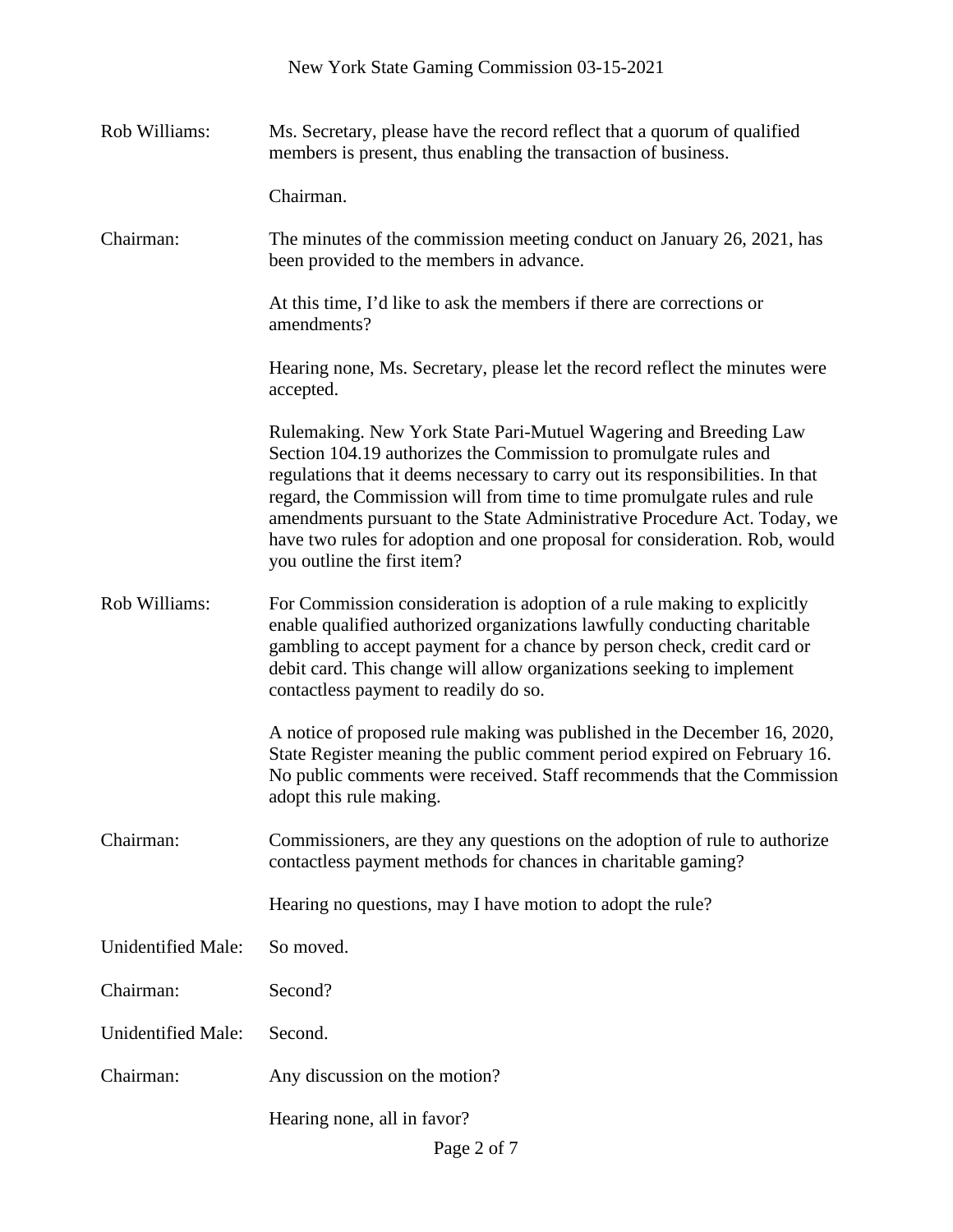| Commission:               | Aye. (in unison)                                                                                                                                                                                                                                                                                                                                                                                                                                                                                                                                                                                                                                                                                                                                          |
|---------------------------|-----------------------------------------------------------------------------------------------------------------------------------------------------------------------------------------------------------------------------------------------------------------------------------------------------------------------------------------------------------------------------------------------------------------------------------------------------------------------------------------------------------------------------------------------------------------------------------------------------------------------------------------------------------------------------------------------------------------------------------------------------------|
| Chairman:                 | Any opposed?                                                                                                                                                                                                                                                                                                                                                                                                                                                                                                                                                                                                                                                                                                                                              |
|                           | Motion carried.                                                                                                                                                                                                                                                                                                                                                                                                                                                                                                                                                                                                                                                                                                                                           |
|                           | Next item, please?                                                                                                                                                                                                                                                                                                                                                                                                                                                                                                                                                                                                                                                                                                                                        |
| Rob Williams:             | For Commission consideration is adoption of a rule making eliminating the<br>requirements in charitable gaming that a person participating in the<br>managements or operation of games of chance be a bona fide member of the<br>authorized organization or auxiliary organization for least one year prior to<br>the organization's license period. This proposal will harmonize the<br>participation requirement in games of chance with that required for general<br>participation in bingo and will allow for greater participation in such games.<br>A notice of proposed rule making was published in the December 16, 2020,<br>State Register meaning the public comment period expired on February 16,<br>2021. No public comments were received. |
| Chairman:                 | Commissioners, are there any questions on the adoption of a rule to increase<br>participation in the management and operation of charitable games of<br>chance?                                                                                                                                                                                                                                                                                                                                                                                                                                                                                                                                                                                           |
|                           | Hearing none, may I please have a motion?                                                                                                                                                                                                                                                                                                                                                                                                                                                                                                                                                                                                                                                                                                                 |
| Unidentified Male:        | So moved.                                                                                                                                                                                                                                                                                                                                                                                                                                                                                                                                                                                                                                                                                                                                                 |
| <b>Unidentified Male:</b> | So moved.                                                                                                                                                                                                                                                                                                                                                                                                                                                                                                                                                                                                                                                                                                                                                 |
| Chairman:                 | Second?                                                                                                                                                                                                                                                                                                                                                                                                                                                                                                                                                                                                                                                                                                                                                   |
| <b>Unidentified Male:</b> | Second.                                                                                                                                                                                                                                                                                                                                                                                                                                                                                                                                                                                                                                                                                                                                                   |
| Chairman:                 | Any discussion of the motion?                                                                                                                                                                                                                                                                                                                                                                                                                                                                                                                                                                                                                                                                                                                             |
|                           | Hearing none, all in favor?                                                                                                                                                                                                                                                                                                                                                                                                                                                                                                                                                                                                                                                                                                                               |
| Commission:               | Aye. (in unison)                                                                                                                                                                                                                                                                                                                                                                                                                                                                                                                                                                                                                                                                                                                                          |
| Chairman:                 | Any opposed?                                                                                                                                                                                                                                                                                                                                                                                                                                                                                                                                                                                                                                                                                                                                              |
|                           | Motion carried.                                                                                                                                                                                                                                                                                                                                                                                                                                                                                                                                                                                                                                                                                                                                           |
|                           | Next item.                                                                                                                                                                                                                                                                                                                                                                                                                                                                                                                                                                                                                                                                                                                                                |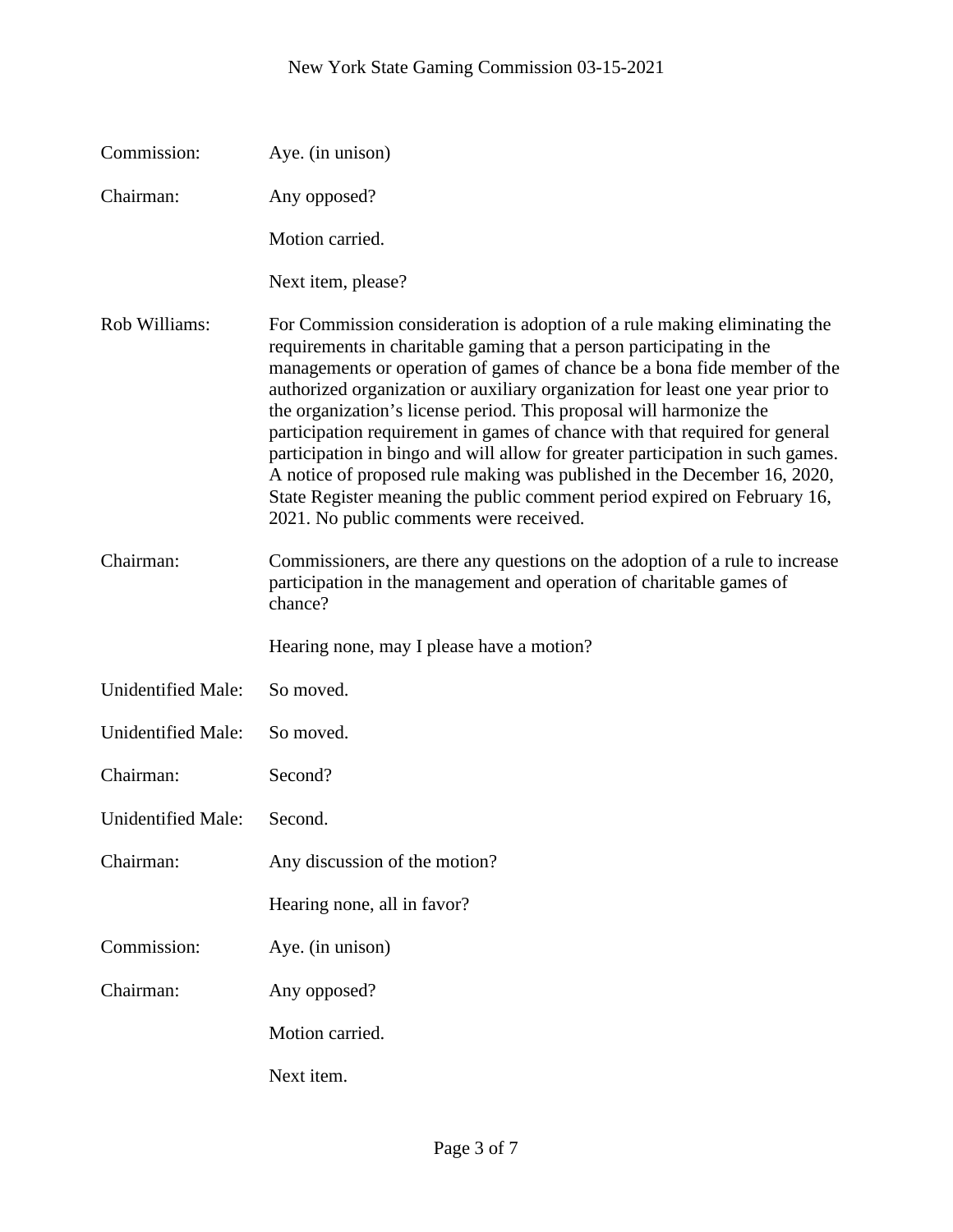| Rob Williams:             | For Commission consideration is a proposed rule making to allow for an<br>increase in the frequency of drawings in the Powerball Game. The Multi-<br>State State Lottery Association which administers the Powerball game has<br>concluded that more frequent drawings could attract more customers and has<br>adopted a change in association rules to be effective for the August 23, 2021,<br>drawing to conduct drawings three times a week instead of two. If New York<br>does not accept the change, it would no longer participate in the Powerball<br>game.                                                                                                                                                                                                                                                                                                          |
|---------------------------|------------------------------------------------------------------------------------------------------------------------------------------------------------------------------------------------------------------------------------------------------------------------------------------------------------------------------------------------------------------------------------------------------------------------------------------------------------------------------------------------------------------------------------------------------------------------------------------------------------------------------------------------------------------------------------------------------------------------------------------------------------------------------------------------------------------------------------------------------------------------------|
| Chairman:                 | Commissioners, any questions on the proposal of a rule regarding the<br>frequency of Powerball drawings?                                                                                                                                                                                                                                                                                                                                                                                                                                                                                                                                                                                                                                                                                                                                                                     |
|                           | Hearing no questions, may I have a motion on the proposed rule?                                                                                                                                                                                                                                                                                                                                                                                                                                                                                                                                                                                                                                                                                                                                                                                                              |
| <b>Unidentified Male:</b> | So moved.                                                                                                                                                                                                                                                                                                                                                                                                                                                                                                                                                                                                                                                                                                                                                                                                                                                                    |
| Chairman:                 | Second?                                                                                                                                                                                                                                                                                                                                                                                                                                                                                                                                                                                                                                                                                                                                                                                                                                                                      |
| <b>Unidentified Male:</b> | Second.                                                                                                                                                                                                                                                                                                                                                                                                                                                                                                                                                                                                                                                                                                                                                                                                                                                                      |
| Chairman:                 | Any discussion?                                                                                                                                                                                                                                                                                                                                                                                                                                                                                                                                                                                                                                                                                                                                                                                                                                                              |
|                           | Hearing none, may I have a vote, please? All in favor?                                                                                                                                                                                                                                                                                                                                                                                                                                                                                                                                                                                                                                                                                                                                                                                                                       |
| Commission:               | Aye. (in unison)                                                                                                                                                                                                                                                                                                                                                                                                                                                                                                                                                                                                                                                                                                                                                                                                                                                             |
| Chairman:                 | Any opposed?                                                                                                                                                                                                                                                                                                                                                                                                                                                                                                                                                                                                                                                                                                                                                                                                                                                                 |
|                           | Motion carries.                                                                                                                                                                                                                                                                                                                                                                                                                                                                                                                                                                                                                                                                                                                                                                                                                                                              |
|                           | Next item on the agenda is adjudications. Today we have five matters for<br>adjudications. Rob?                                                                                                                                                                                                                                                                                                                                                                                                                                                                                                                                                                                                                                                                                                                                                                              |
| Rob Williams:             | The first matter in the matter of Neal's Backyard, Inc., doing business as The<br>Clifton. On September 2, 2020, the Bureau of Licensing issued a notice of<br>license revocation and order the immediate temporary suspension of the<br>lottery sales agent license of Neal's Backyard, Inc., which is doing business<br>as The Clifton on Maple Avenue in Patchogue. The notice informed Neal's<br>that the suspension was for conduct prejudicial to public confidence in the<br>state lottery and because the licensee's character and general fitness were<br>such that the licensee's participation as a lottery sales agent was inconsistent<br>with the public interest. The notice of hearing alleged that Neal's Backyard,<br>Inc. engaged in conduct that promoted both violence and illegal gambling at a<br>pool alleged to have been operating at The Clifton. |
|                           | Neal's requested a hearing which was conducted on October 22, 2020. The<br>hearing officer submitted a report to the Commission secretary on November                                                                                                                                                                                                                                                                                                                                                                                                                                                                                                                                                                                                                                                                                                                        |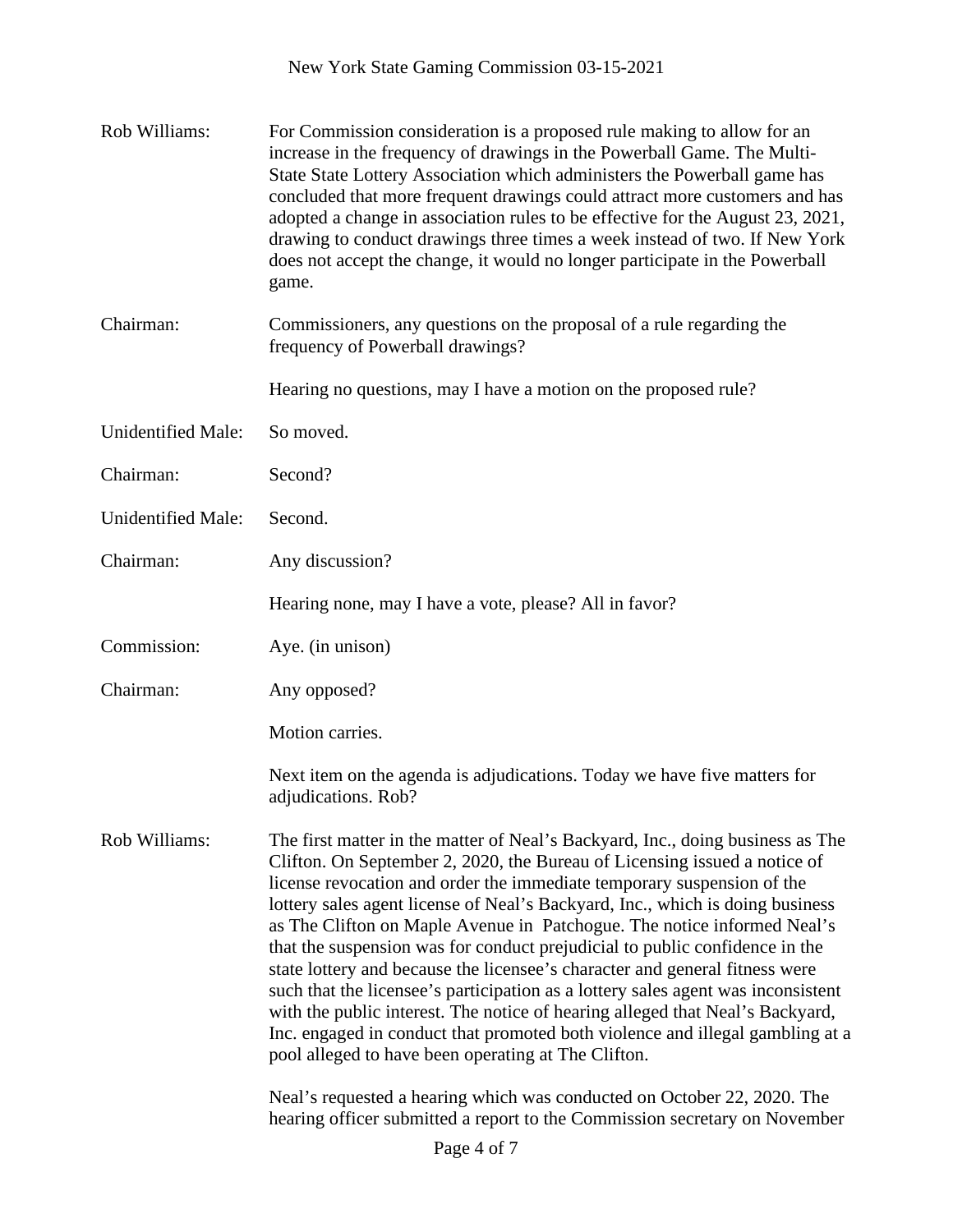|               | 23, 2020, recommending that the license be revoked. Post report issuance,<br>Neal's submitted objections by email asserting that the pool results were<br>determined by a police reported discharge of firearms and did not relate to<br>people being shot. They also alleged that the Commission counsel's office<br>failed to prove that the pool constituted illegal gambling.                                                                                                                                      |
|---------------|------------------------------------------------------------------------------------------------------------------------------------------------------------------------------------------------------------------------------------------------------------------------------------------------------------------------------------------------------------------------------------------------------------------------------------------------------------------------------------------------------------------------|
|               | On January 13, 2021, Commission counsel's office with drew the allegation<br>of promoting illegal gambling which caused the case to be remanded to the<br>hearing officer for consideration in light of such withdrawal. The hearing<br>officer has submitted an updated report, again recommending that the license<br>be revoked. The Commission considered this matter at a meeting conducted<br>pursuant to the judicial or quasi-judicial proceedings exemption of New York<br>Public Officers Law Section 108.1. |
| Chairman:     | The Commission duly deliberated and considered this matter and determined<br>upon a 5-0 vote to sustain the hearing officer's report and recommendation.                                                                                                                                                                                                                                                                                                                                                               |
|               | Next item.                                                                                                                                                                                                                                                                                                                                                                                                                                                                                                             |
| Rob Williams: | In the matter of Michael Garafola. The presiding judge at Yonkers Raceway<br>suspended operating engineer Michael Garafola for 30 days and fined him<br>\$1000 for a prohibited act in violation of rule 4119.9(a). Specifically, Mr.<br>Garafola was accused in improperly making a harrow adjustment on August<br>24, 2020, which was judged to be an act detrimental to the best interest of<br>racing.                                                                                                             |
|               | Mr. Garafola requested a hearing which was conducted on January 13th. The<br>hearing officer submitted a report to the Commission secretary dated<br>February 9th recommending a suspension of 10 days and no fine, or in the<br>alternative, a fine of \$1,500 and no suspension. The Commission considered<br>this matter at a meeting conducted pursuant to the judicial or quasi-judicial<br>proceedings exemption of New York Public Officers Law Section 108.1.                                                  |
| Chairman:     | The Commission duly deliberated and considered this matter and determined<br>upon a 5-0 vote to reject the hearing officer's report and find that Mr.<br>Garafola did not violate rule 4119.9(a).                                                                                                                                                                                                                                                                                                                      |
|               | Next item.                                                                                                                                                                                                                                                                                                                                                                                                                                                                                                             |
| Rob Williams: | Next item, the presiding judge at Monticello Raceway suspended harness<br>driver Miguel Alejo Hernandez for eight days for causing interference while<br>driving the horse Roland N Rock in the sixth race on December 2, 2020, in<br>violation of rules $4117.4(e)$ and $4117.4(m)$ .                                                                                                                                                                                                                                 |
|               | Mr. Hernandez requested a hearing which was conducted on January 8, 2021.<br>The hearing officer submitted a report to the Commission secretary dated<br>February 9th recommending a suspension of eight days. The Commission                                                                                                                                                                                                                                                                                          |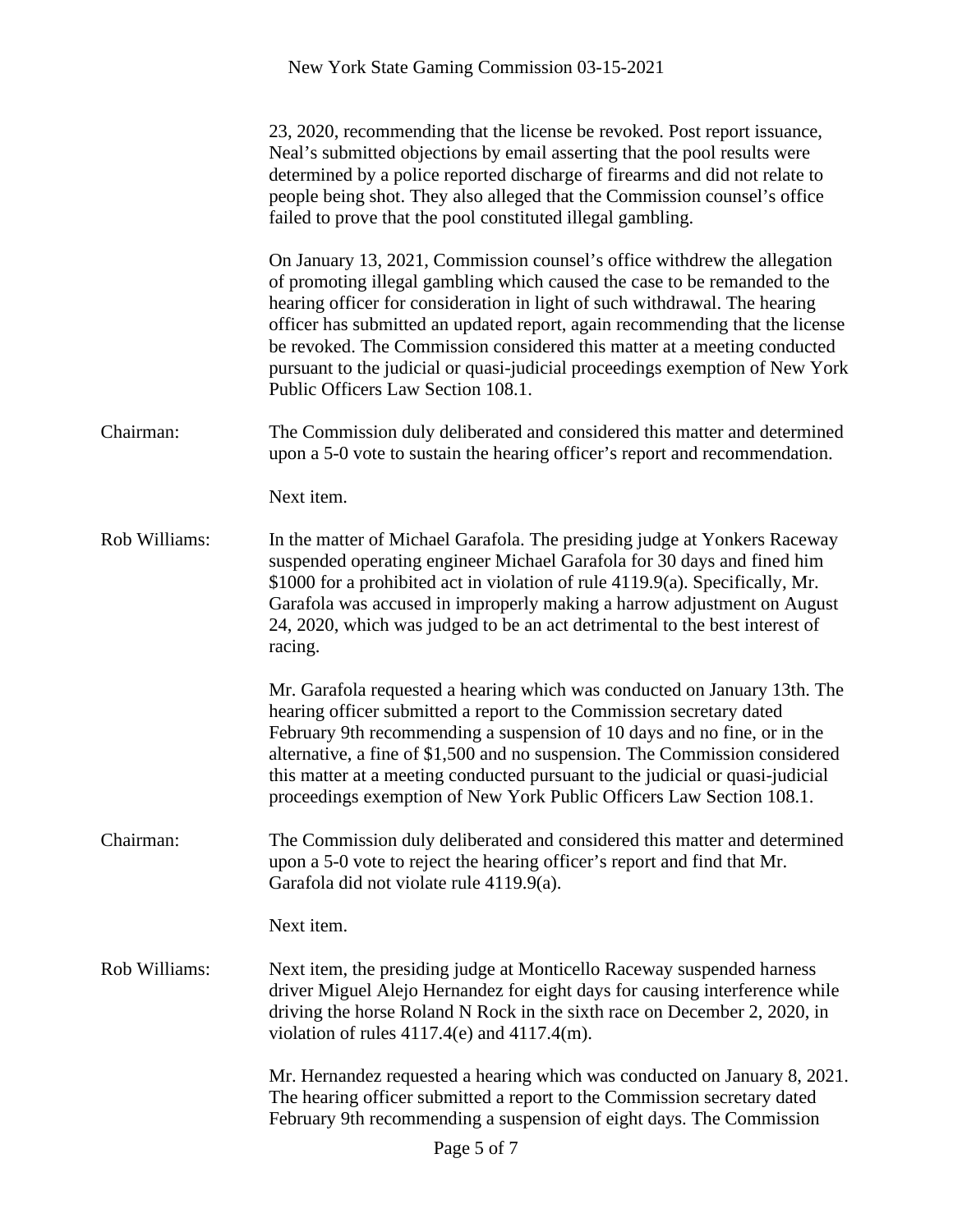|               | New York State Gaming Commission 03-15-2021                                                                                                                                                                                                                                                                                                                                                       |
|---------------|---------------------------------------------------------------------------------------------------------------------------------------------------------------------------------------------------------------------------------------------------------------------------------------------------------------------------------------------------------------------------------------------------|
|               | considered this matter at a meeting conducted pursuant to the judicial or<br>quasi-judicial exemption of New York Public Officers Law Section 108.1.                                                                                                                                                                                                                                              |
| Chairman:     | The Commission duly deliberated and considered this matter and determined<br>upon a 5-0 vote to sustain the hearing officer's report and recommendation.                                                                                                                                                                                                                                          |
|               | Next matter.                                                                                                                                                                                                                                                                                                                                                                                      |
| Rob Williams: | The presiding judge at Monticello Raceway fined driver Gregory Merton<br>\$300 for excessive whipping while driving a horse Weekend Wit BigD in the<br>sixth race on December 30, 2020, in violation of Commission rule 4117.8(c).                                                                                                                                                                |
|               | Mr. Merton requested a hearing which was conducted on January 14, 2021.<br>The hearing officer submitted a report to the Commission secretary dated<br>February 15, 2021, recommending a \$300 fine. The Commission considered<br>this matter at a meeting conducted pursuant to the judicial or quasi-judicial<br>proceedings exemption of New York Public Officers Law Section 108.1.           |
| Chairman:     | The Commission duly deliberated and considered this matter and determined<br>upon a 5-0 vote to sustain the hearing officer's report and recommendation.                                                                                                                                                                                                                                          |
|               | Next matter, please.                                                                                                                                                                                                                                                                                                                                                                              |
| Rob Williams: | The final adjudication for today is in the matter of Vermani, Inc. On October<br>16, 2020, the Bureau of Licensing issued a notice of license suspension and<br>ordered the immediate temporary suspension of the lottery sales agent license<br>of Vermani Mobil which is located in Kingston. The notice informed<br>Vermani Mobil that the suspension was due to a failure to remit funds due. |
|               | Vermani Mobil requested a hearing which was conducted on January 21,<br>2021. The hearing office submitted a report to the Commission secretary<br>recommending that the license be revoked. The Commission considered this<br>matter at a meeting conducted pursuant to the judicial or quasi-judicial<br>proceedings exemption of New York Public Officers Law Section 108.1.                   |
| Chairman:     | The Commission duly deliberated and considered this matter and determined<br>upon a 5-0 vote to sustain the hearing officer's report and recommendation.                                                                                                                                                                                                                                          |
|               | Next item on our agenda is new and old business. Is there any old business<br>anyone would like to raise?                                                                                                                                                                                                                                                                                         |
|               | Hearing none, any new business anyone would like to raise?                                                                                                                                                                                                                                                                                                                                        |
|               | Hearing none, can go to the next item, or we're pretty close to the end of our<br>meeting which is adjournment. We have a few issues we'd like to talk about<br>that one is this is Problem Gambling Month.                                                                                                                                                                                       |